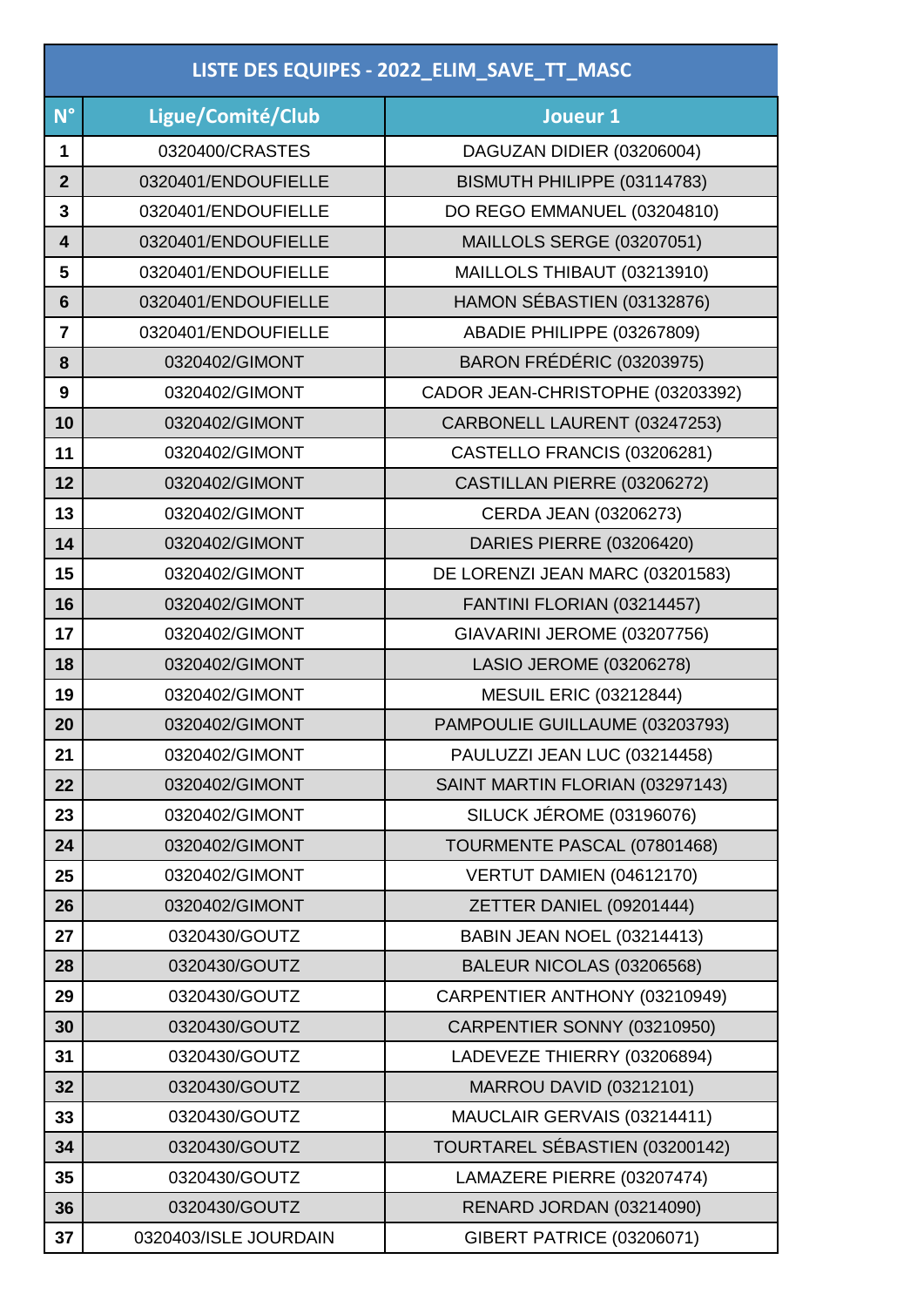| 38 | 0320403/ISLE JOURDAIN      | BARRAU JEAN-PIERRE (03244189)       |
|----|----------------------------|-------------------------------------|
| 39 | 0320403/ISLE JOURDAIN      | DOS SANTOS FREDERIC (03147866)      |
| 40 | 0320403/ISLE JOURDAIN      | <b>ORTIZ ALAIN (03204124)</b>       |
| 41 | 0320403/ISLE JOURDAIN      | MAURIN PATRICE (03203170)           |
| 42 | 0320403/ISLE JOURDAIN      | RIBAUT JEAN-LOUIS (03277201)        |
| 43 | 0320403/ISLE JOURDAIN      | LAGANNE JACQUES (03203933)          |
| 44 | 0320403/ISLE JOURDAIN      | LARRIEU CLAUDE (03206423)           |
| 45 | 0320403/ISLE JOURDAIN      | LAPEYRE GILLES (03206374)           |
| 46 | 0320403/ISLE JOURDAIN      | DANO AURÉLIEN (01141973)            |
| 47 | 0320403/ISLE JOURDAIN      | BRUGGER MICKAEL (03209714)          |
| 48 | 0320403/ISLE JOURDAIN      | SOUCASSE JEAN FRANÇOIS (03203702)   |
| 49 | 0320403/ISLE JOURDAIN      | BELLOUMI SAMIR (01110912)           |
| 50 | 0320403/ISLE JOURDAIN      | BEZOMBES FRANCIS (03206128)         |
| 51 | 0320403/ISLE JOURDAIN      | ROQUES JEAN MARC (03115921)         |
| 52 | 0320403/ISLE JOURDAIN      | LACROIX GILBERT (03203589)          |
| 53 | 0320403/ISLE JOURDAIN      | CAVAILLES ANDRÉ (03203264)          |
| 54 | 0320403/ISLE JOURDAIN      | <b>MANDON LUC (03201697)</b>        |
| 55 | 0320403/ISLE JOURDAIN      | SOARES JOAQUIM (03206443)           |
| 56 | 0320403/ISLE JOURDAIN      | <b>COLET FRANCK (03202175)</b>      |
| 57 | 0320403/ISLE JOURDAIN      | ESPARBES PIERRE (03206315)          |
|    |                            |                                     |
| 58 | 0320403/ISLE JOURDAIN      | LAMARQUE GEORGES (03178176)         |
| 59 | 0320405/MAUVEZIN           | DESBARRES JASON EMMANUEL (03212956) |
| 60 | 0320405/MAUVEZIN           | DOMINGOS HUBERT (03213743)          |
| 61 | 0320405/MAUVEZIN           | MELAC FRANCIS (03214246)            |
| 62 | 0320405/MAUVEZIN           | AUBRESPIN FLORENT (03132219)        |
| 63 | 0320405/MAUVEZIN           | DAUBERT RÉMY (03207356)             |
| 64 | 0320405/MAUVEZIN           | <b>SUSIO CÉDRIC (03191868)</b>      |
| 65 | 0320405/MAUVEZIN           | VALENTIN DOMNIQUE (08216926)        |
| 66 | 0320405/MAUVEZIN           | <b>FLORIN CYRIL (03203259)</b>      |
| 67 | 0320405/MAUVEZIN           | CHERTOUK RACHID (08210228)          |
| 68 | 0320405/MAUVEZIN           | SAURIN JACQUES (03121837)           |
| 69 | 0320405/MAUVEZIN           | DUHAMEL GAËTAN (03204242)           |
| 70 | 0320405/MAUVEZIN           | LACOME JOEL (03207335)              |
| 71 | 0320405/MAUVEZIN           | <b>TAUPIAC PIERRE (03206573)</b>    |
| 72 | 0320405/MAUVEZIN           | DORBES CYRIL (03203197)             |
| 73 | 0320405/MAUVEZIN           | CHATAIGNER YANNICK (03109423)       |
| 74 | 0320405/MAUVEZIN           | AUBRESPIN BENOIT (03201196)         |
| 75 | 0320406/MONFORT BAJONNETTE | POUMAREDE JEAN-GUY (03206743)       |
| 76 | 0320406/MONFORT BAJONNETTE | DAVASSE ANDRÉ (03201769)            |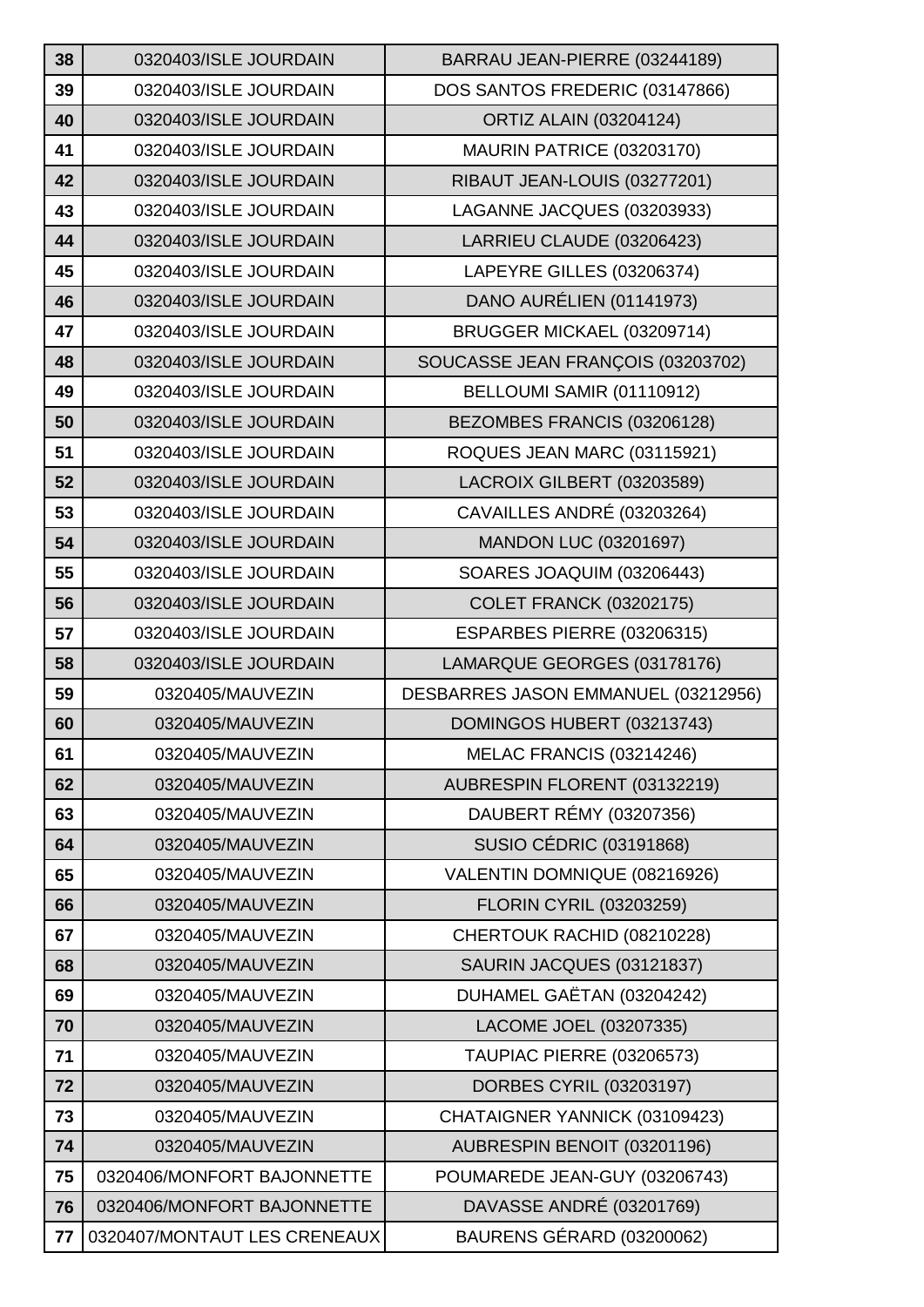| 78  | 0320407/MONTAUT LES CRENEAUX | CANDELON CLÉMENT (03204184)         |
|-----|------------------------------|-------------------------------------|
| 79  | 0320407/MONTAUT LES CRENEAUX | LEPOITTEVIN NICOLAS (03211986)      |
| 80  | 0320407/MONTAUT LES CRENEAUX | OBAMA JEAN SÉBASTIEN (03209756)     |
| 81  | 0320407/MONTAUT LES CRENEAUX | DORBES SERGE (03206819)             |
| 82  | 0320408/PREIGNAN             | BARO JEAN-LUC (03200500)            |
| 83  | 0320408/PREIGNAN             | MARCHESIN JEAN DOMINIQUE (03211961) |
| 84  | 0320422/PUJAUDRAN            | DUMOULIN JEAN (03204045)            |
| 85  | 0320422/PUJAUDRAN            | TONNELLO PHILIPPE (03170679)        |
| 86  | 0320422/PUJAUDRAN            | <b>TORRES FABIEN (03213164)</b>     |
| 87  | 0320409/PUYCASQUIER          | BERGES SEBASTIEN (03206903)         |
| 88  | 0320409/PUYCASQUIER          | BERGES GILBERT (03206913)           |
| 89  | 0320409/PUYCASQUIER          | LUCET JÉRÉMY (03203086)             |
| 90  | 0320409/PUYCASQUIER          | <b>BENEJAM HERVÉ (03203693)</b>     |
| 91  | 0320409/PUYCASQUIER          | LACAZE PHILIPPE (03188375)          |
| 92  | 0320409/PUYCASQUIER          | LUCET FRANÇOIS (03203087)           |
| 93  | 0320409/PUYCASQUIER          | MARTIN FREDERIC (03208216)          |
| 94  | 0320409/PUYCASQUIER          | SUAREZ JOSÉ (03200797)              |
| 95  | 0320409/PUYCASQUIER          | <b>ROBERT CYRIL (03205743)</b>      |
| 96  | 0320409/PUYCASQUIER          | TRUILHE ROMAIN (03214218)           |
| 97  | 0320409/PUYCASQUIER          | GOMEZ DAVID (03202590)              |
| 98  | 0320409/PUYCASQUIER          | FORTEA ROMAIN (03204178)            |
| 99  | 0320409/PUYCASQUIER          | CLUZET MICKAËL (08202509)           |
| 100 | 0320409/PUYCASQUIER          | BERGES DIMITRI (03214408)           |
| 101 | 0320409/PUYCASQUIER          | GALIANA THOMAS (03200954)           |
| 102 | 0320434/SAINT ANDRE          | AMOROS THIERRY (03234951)           |
| 103 | 0320434/SAINT ANDRE          | BROCHETTO JEAN PASCAL (03201678)    |
| 104 | 0320434/SAINT ANDRE          | <b>CAMUSSO STÉVEN (03214553)</b>    |
| 105 | 0320434/SAINT ANDRE          | CHAUVEL JÉRÉMY (03204180)           |
| 106 | 0320434/SAINT ANDRE          | FAJARDO DOMINIQUE (03213815)        |
| 107 | 0320434/SAINT ANDRE          | FOCHESATO JEAN-LUC (03193947)       |
| 108 | 0320434/SAINT ANDRE          | LAURENT ANTHONY (03202792)          |
| 109 | 0320434/SAINT ANDRE          | MARCHESIN SERGE (03200782)          |
| 110 | 0320434/SAINT ANDRE          | MOREL JEAN-MARIE (03206185)         |
| 111 | 0320434/SAINT ANDRE          | MOURGUES MARC (03136294)            |
| 112 | 0320414/ST SAUVY             | <b>LOUBENS PIERRE (03203905)</b>    |
| 113 | 0320414/ST SAUVY             | POUYADOU ERIC (03209251)            |
| 114 | 0320415/STE CHRISTIE         | TRUSKA PATRICK (03213316)           |
| 115 | 0320415/STE CHRISTIE         | MIGNARDI ANDRÉ (03205490)           |
| 116 | 0320415/STE CHRISTIE         | HERNANDEZ ERIC (03211675)           |
| 117 | 0320415/STE CHRISTIE         | ARANDA CHRISTOPHE (06503405)        |